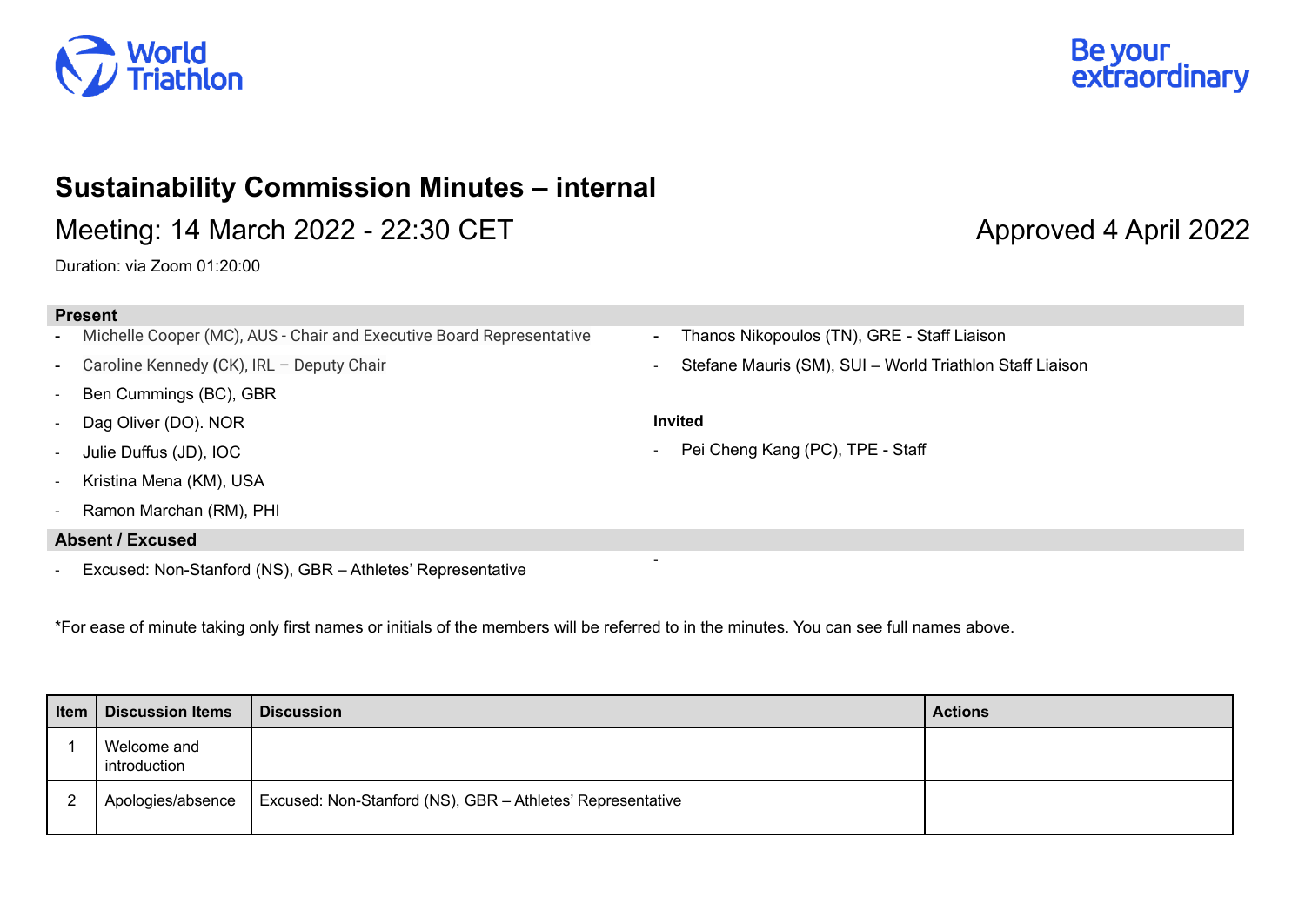

| 3 | Approval of minutes                  | Minutes of 14 March 2022 approved                                                                                                                                                                                                                                                                                                                                                                                                                                                                                                                                                                                                                                                                                                                                                                                                                                                                      |                                                                                            |
|---|--------------------------------------|--------------------------------------------------------------------------------------------------------------------------------------------------------------------------------------------------------------------------------------------------------------------------------------------------------------------------------------------------------------------------------------------------------------------------------------------------------------------------------------------------------------------------------------------------------------------------------------------------------------------------------------------------------------------------------------------------------------------------------------------------------------------------------------------------------------------------------------------------------------------------------------------------------|--------------------------------------------------------------------------------------------|
| 4 | <b>Commission TOR</b>                | The group discussed and fine tuned the proposed TOR. All comments will be included in the<br>document and shared with all members for final approval by mail.                                                                                                                                                                                                                                                                                                                                                                                                                                                                                                                                                                                                                                                                                                                                          | Action: SM to clean up following<br>comments and share by mail the<br>members for approval |
| 5 | <b>Certification Panel</b>           | We need to set up the panel that will review the certification applications from event organisers.<br>2 members are required for the time being. If the workload is getting too heavy, we will assign<br>another panel and split the members of the original panel to ensure consistency.                                                                                                                                                                                                                                                                                                                                                                                                                                                                                                                                                                                                              |                                                                                            |
|   |                                      | The Team Leader of the event will be part of the panel and will be the go-between with the LOC<br>and the Panel. Online platform - wetrack - will be used to gather and assess the documentation.                                                                                                                                                                                                                                                                                                                                                                                                                                                                                                                                                                                                                                                                                                      |                                                                                            |
|   |                                      | KM and DO volunteered to be part of the panel.                                                                                                                                                                                                                                                                                                                                                                                                                                                                                                                                                                                                                                                                                                                                                                                                                                                         |                                                                                            |
| 6 | Presentations/<br><b>Discussions</b> | Both presentations are available in the today's meeting folder<br><b>BC - BTF Sustainability</b><br>JD - "What other IFs members of IOC are doing in this area"                                                                                                                                                                                                                                                                                                                                                                                                                                                                                                                                                                                                                                                                                                                                        |                                                                                            |
|   |                                      | This led some discussions around topics to be taken into consideration and be discussed in the<br>future<br>Beyond the negative impact our sport may have, it is important to focus the positive<br>impact we can have on social/environment sustainability and engage/inspire<br>stakeholders to bring them on the journey with us<br>Social element of Sustainability at World Triathlon is 'delivered' by other<br>commissions. It is important that there is no gap as social sustainability goes<br>beyond inclusion. We should ensure that the gaps are picked up. It is<br>recommended that the members based on their experience recommend the social<br>elements that could be missed or where we could have overlapping with other<br>committees/commissions. It was also highlighted that the minutes of all commission<br>are available on the respective commission page on triathlon.org |                                                                                            |